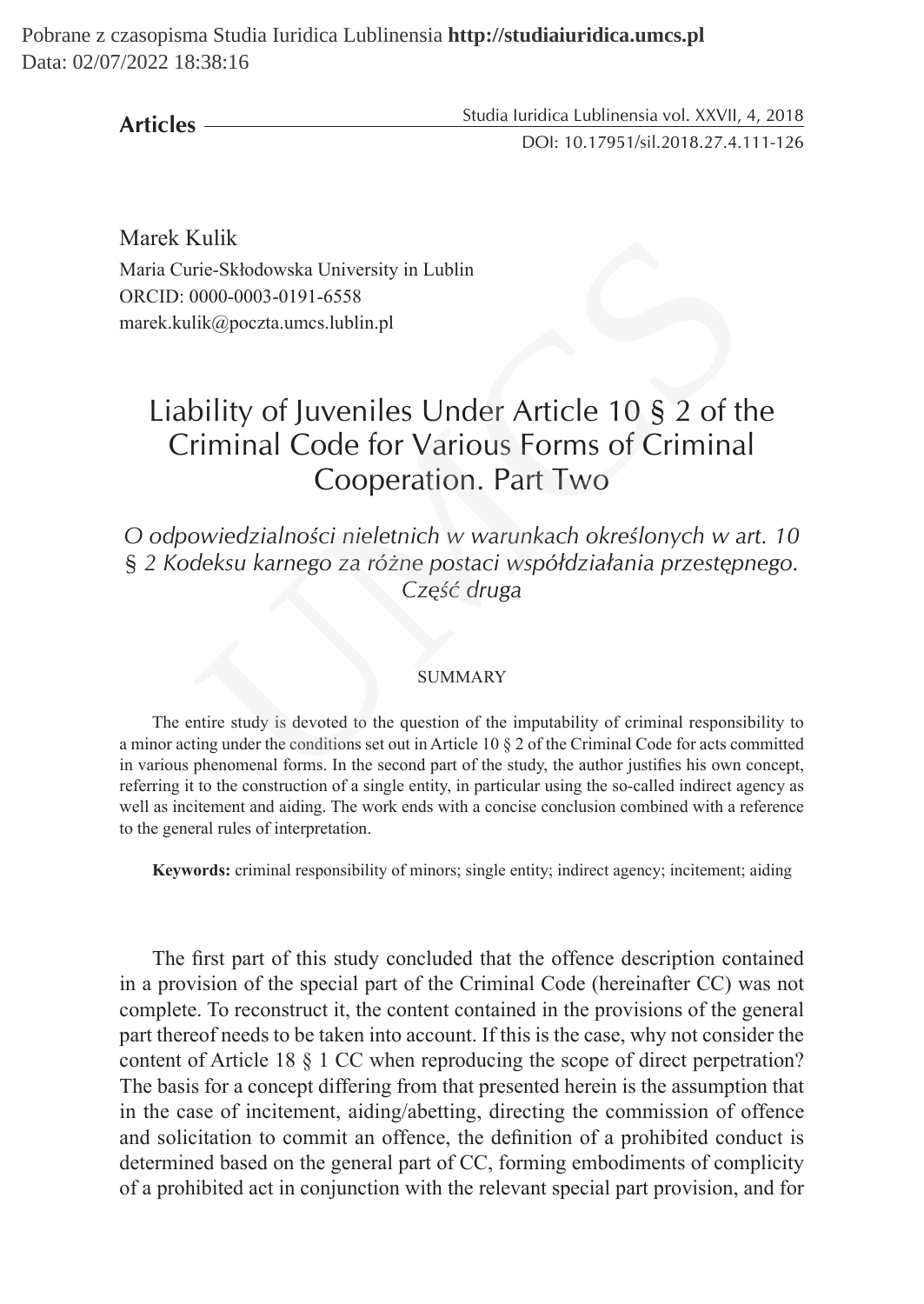112 Marek Kulik

direct perpetration the content of the prohibition stems directly from the provision of the special part of CC without the need to resort to the provision defining a given embodiment of complicity<sup>1</sup>. However, it has been found above that a particular accomplice can never be attributed full statutory criteria of an offence committed in actual complicity without applying the criteria of complicity set out in Article 18  $\S$  1 CC, and sometimes they cannot be attributed to a parallel perpetrator<sup>2</sup>. It is acting in concert which forms the criterion whose determination allows to assign to each of the accomplices what the others have done. If this element were to be omitted, one would have to admit that each of them is responsible for fulfilling the criteria that he met himself, which in the case of actual complicity disassembles the set of the criteria, and in the case of parallel perpetration of some deeds (especially against property) $3$  it is possible to do.

It is worth looking from this perspective at perpetration by a single individual. From the point of view of the criterion of solitary action, perpetration by a single individual and parallel perpetration do not differ, except for the case mentioned above. As a rule, both an individual perpetrator and a parallel perpetrator fulfil on their own all the statutory criteria of a prohibited act. The assumption for concepts different from that presented herein is that they do it exactly as described in the special part of CC, and that the definition provided for in the special part provision is just a perpetration by a single individual and nothing more<sup>4</sup>. As mentioned above, this view raises certain doubts, especially on grounds of complicity. However, it can be challenged with regard to perpetration by a single individual. ice can never be attributed full statutory criteria of an offence com<br>complicity without applying the criteria of complicity set out in .<br>C, and sometimes they cannot be attributed to a parallel perpetrato<br>concert which fo

Aprovision defining the type of prohibited act is typically structured as follows: X, who does Y, shall be punished. It follows that X is forbidden to behave (i.e. act or omit to act) in a way defined as Y. This behaviour, suitable for criminal-law valuation, and therefore corresponding to the concept of action, is defined in various ways in literature, but, following the assumption formulated by Ł. Pohl, it is always about fulfilling the activity criterion. However, it is worth noting that while

<sup>1</sup> Ł. Pohl, *Zakres odpowiedzialności karnej nieletniego w Kodeksie karnym z 1997 r. (o konieczności pilnej zmiany art. 10 § 2 k.k. – problem form popełnienia czynu zabronionego)*, "Prawo w Działaniu" 2017, nr 30, p. 16.

<sup>2</sup> See M. Kulik, *Liability of Juveniles Under Article 10 § 2 of the Criminal Code for Various Forms of Criminal Cooperation. Part One*, "Studia Iuridica Lublinensia" 2018, nr 2, DOI: http:// dx.doi.org/10.17951/sil.2018.27.2.77.

<sup>&</sup>lt;sup>3</sup> It seems that the situation may be most frequent in the case of dual-classification deeds (which may be deemed either a felony or misdemeanour). However, this may be the case with regard to different types in which there are quantitative criteria. As A. Wąsek rightly observes, the function of complicity which extends the scope of liability was particularly important in offence types whose subjective criteria are provided in a quantitative form, e.g. "significant value" or "considerable damage". See A. Wąsek, [in:] O. Górniok, S. Hoc, M. Kalitowski, S.M. Przyjemski, Z. Sienkiewicz, J. Szumski, L. Tyszkiewicz, A. Wąsek, *Kodeks karny*, t. 1, Gdańsk 2005, p. 251.

<sup>4</sup> Ł. Pohl, *Zakres odpowiedzialności…*, p. 9.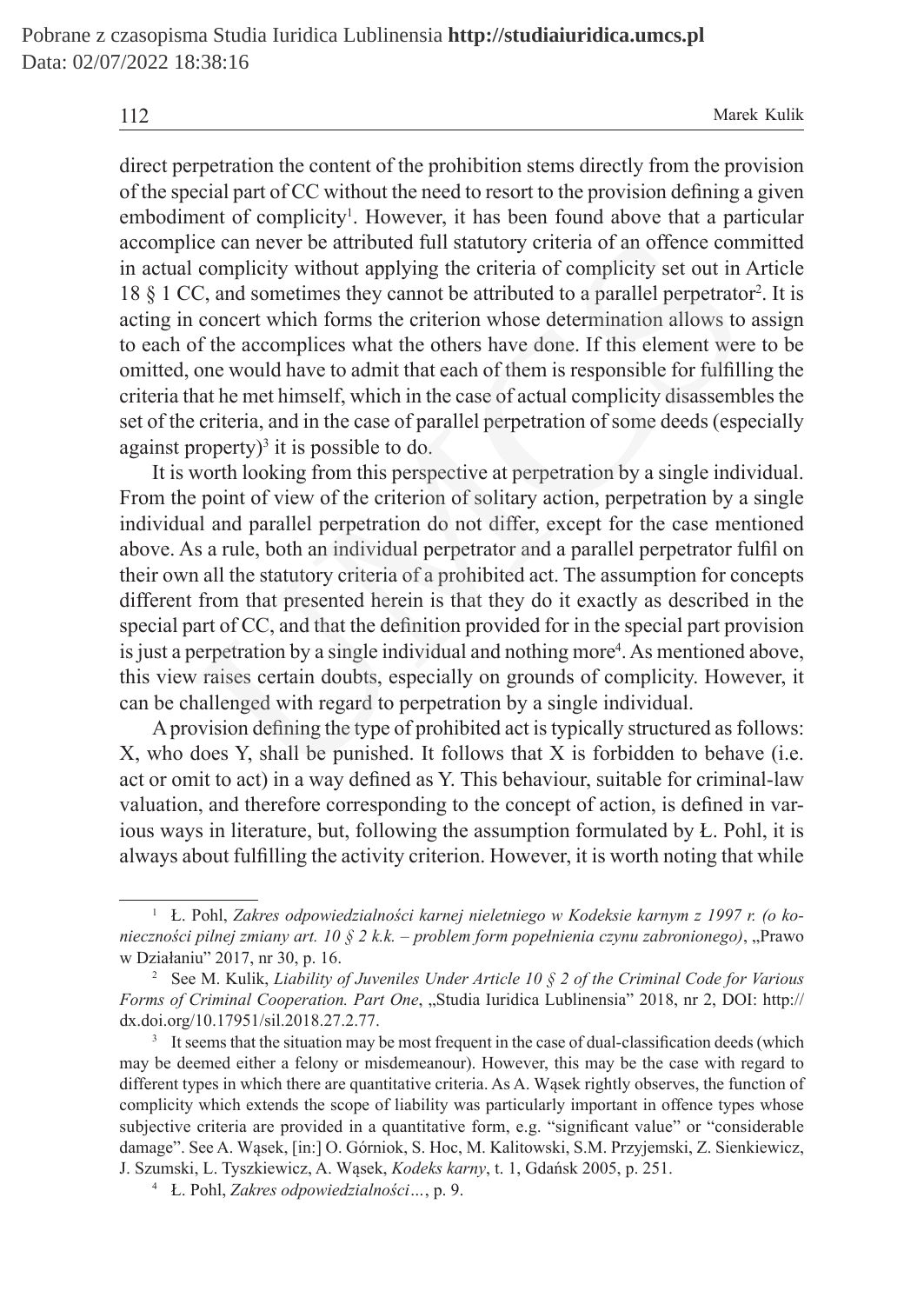remaining within the Pohl's concept of act defined by its effects (the perpetrator is who caused a particular state of affairs), it may be assumed that the perpetrator is not only the one who personally performs the activity, but also anyone who causes the state of affairs defined in the provision. In other words, one could defend the position that the very wording of the CC special part provision covers all forms of agency, not only self-made, but also indirect. It could be argued, as an example, that a situation of killing a human being is accomplished not only by the person who himself performs the killing activity, but also by anyone who causes it in a different way, and thus, for example, initiates a process that will result in death of a human. Such persons will include, apart from perpetrators and accomplices, both actual perpetrators and parallel perpetrators, also those directing and soliciting the commission of an offence, that is indirect perpetrators in general. While maintaining that incitement and aiding/abetting are of a result-oriented character, one could defend the view that this group covers also the inciters and aiders/abettors<sup>5</sup>, although it seems that such a proposal would go too far. of affairs defined in the provision. In other words, one could defe<br>that the very wording of the CC special part provision covers all fo<br>not only self-made, but also indirect. It could be argued, as an ex<br>uation of killing

The problem of incitement and aiding/abetting will be discussed further on. While remaining with the subject of perpetration, it should be concluded that with such an approach the provision of the special part of CC does not refer at all to direct perpetration, but to any behaviour that leads to the implementation of the prohibited state of affairs. Leaving aside the incitement and aiding for a while, it should be said that the provision of the special part would simply refer to all conceivable forms of perpetration. It would include not only individual perpetration, but also both forms of complicity, directing the commission of an offence and solicitation to commit an offence, as well as all indirect perpetration including those that were not covered by the construct of directing the commission of offence and solicitation to commit an offence. According to that perspective, the provision of Article 18 § 1

<sup>&</sup>lt;sup>5</sup> The author hereof considers incitement and aiding/abetting as offences defined by their result. However, he is of the opinion that the result is not the commission of an offence by a direct offender, but causing a specific subjective side on part of the direct perpetrator. Asimilar view in A. Liszewska, *Podżeganie i pomocnictwo a usiłowanie*, "Państwo i Prawo" 2000, z. 6, p. 55 ff.; P. Kardas, *Teoretyczne podstawy odpowiedzialności karnej za przestępne współdziałanie*, Kraków 2001, p. 845 ff.; *idem*, *Regulacja współdziałania przestępnego jako podstawa zwalczania przestępczości zorganizowanej*, "Prokuratura i Prawo" 2002, nr 10, p. 84; J. Giezek, *"Sprawstwo" polecające – między kierowaniem czynem zabronionym a nakłanianiem do jego popełnienia*, [in:] *Węzłowe problemy prawa karnego, kryminologii i polityki kryminalnej. Księga pamiątkowa ofiarowana Profesorowi Andrzejowi Markowi*, red. V. Konarska-Wrzosek, J. Lachowski, J. Wójcikiewicz, Warszawa 2010, p. 72. Naturally, the assumption that the result would be commission of an act by a direct perpetrator would significantly facilitate proving a position that the inciter and the aider or abettor had caused the situation of "killing a man", if we still stick to the example of homicide. However, even assuming a much less advanced behaviour of an inciter and aider/abettor, it is possible to conclude from this construct that their conduct affects the execution of the prohibited state of affairs. This issue seems to be relevant for the subject being analysed, so it will be further developed below.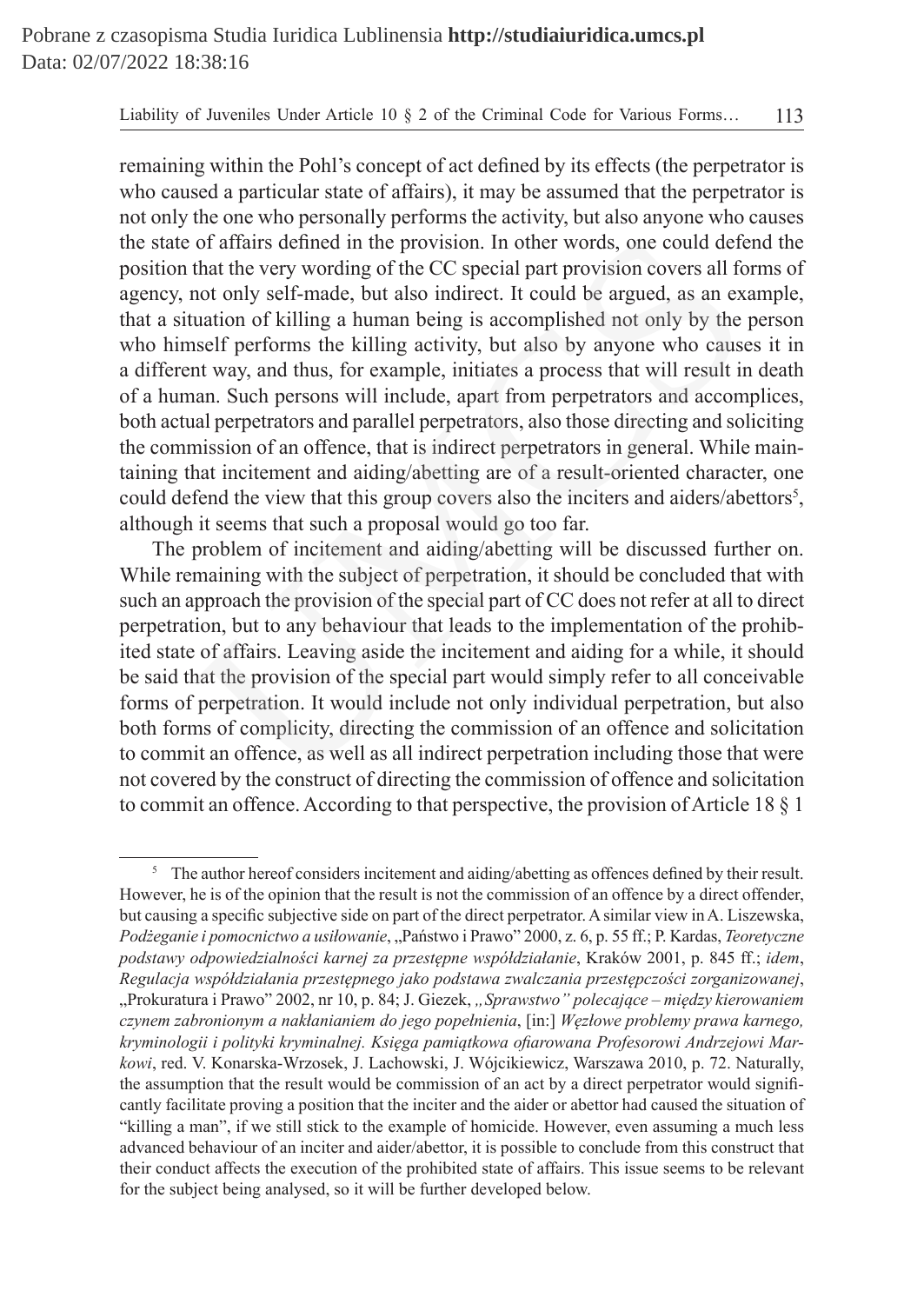CC in the part concerning single perpetration would not be a statutory *superfluum*, but would rather constitute an important element determining what perpetration is<sup>6</sup>. It would constitute a limitation of liability – not everyone from among those, whose behaviour results in the state provided for in the special part of CC or other statutory act, would be perpetrators but only those who are listed in Article 18 § 1 CC. Thus, they would include those who have instructed another person to perform a prohibited act, those who directed the execution of the act by another person, as well as those who committed the act jointly and in concert with another person. The statement that the perpetrator is the one who fulfilled the criteria of the offence acting alone means not only that he committed the act alone, but also that he carried out the act himself. *A contrario*, the person who has committed indirect perpetration which cannot be described as directing or soliciting to commit a crime is not the perpetrator<sup>7</sup>. ehaviour results in the state provided for in the special part of CC o<br>act, would be perpetrators but only those who are listed in Arti<br>Thus, they would include those who have instructed another per<br>a probibited act, thos

This interpretation has the advantage that the provision of Article 18 § 1 CC is not treated as a redundancy in statutory regulation<sup>8</sup>. The interpretation is relevant for the title problem as it implies that none of the embodiments of complicity of a prohibited act is fully described in the provision of the special part. The scope of criminalization has always been determined in connection with Article 18 CC, and this applies not only to incitement, aiding/abetting, directing and soliciting to commit a crime, but also to complicity<sup>9</sup> and perpetration by a single individual<sup>10</sup>. Having assumed this, it cannot be considered that the stipulation in Article 10 § 2 CC of the Special Part means that it only refers to direct perpetration. In order to respect the assumption about the rationality of the legislature<sup>11</sup>, it should

<sup>6</sup> See the brilliant observation by P. Kardas ([in:] *Kodeks karny. Część ogólna. Komentarz do art. 1–52*, red. W. Wróbel, A. Zoll, Warszawa 2016, p. 379), that perpetration by a single person was defined according to the requirements of the formal-objective concept. It seems that the term is derived just from the content of Article 18 § CC.

<sup>7</sup> This assumption does not contravene with a circumstance that in some (many!) cases of indirect perpetration the deed can be categorised as inciting.

<sup>&</sup>lt;sup>8</sup> As R. Dębski rightly writes, it is not appropriate to assume that Article 18 § 1 does not define perpetration but the size of the offender's liability. The legislature's intention was to make this provision define perpetration. See R. Dębski, *Recenzja monografii Łukasza Pohla, Struktura normy sankcjonowanej w prawie karnym. Zagadnienia ogólne, Wydawnictwo UAM, Poznań 2007, ss. 293*, "Prokuratura i Prawo" 2010, nr 12, p. 157.

Having regard to the last finding – not only direct perpetration but also parallel perpetration.

<sup>&</sup>lt;sup>10</sup> In adopting such an interpretation, it must be considered that the reservation raised by Pohl, identified by himself as crucial for the resolution of the problem under analysis, concerning "a specific direction of the complementation, which is based on a skilful delimitation of the provision which is central for the norm and a complementary provision" (Ł. Pohl, *Zakres odpowiedzialności…*, p. 15). Regardless of what the direction is, we accept by adopting the interpretation accepted herein, a view that this direction is identical for all embodiments of complicity.

<sup>11</sup> I consider Pohl's (*ibidem*, p. 14) refutation of this assumption unfounded. Cf. M. Kulik, *Liability of Juveniles…*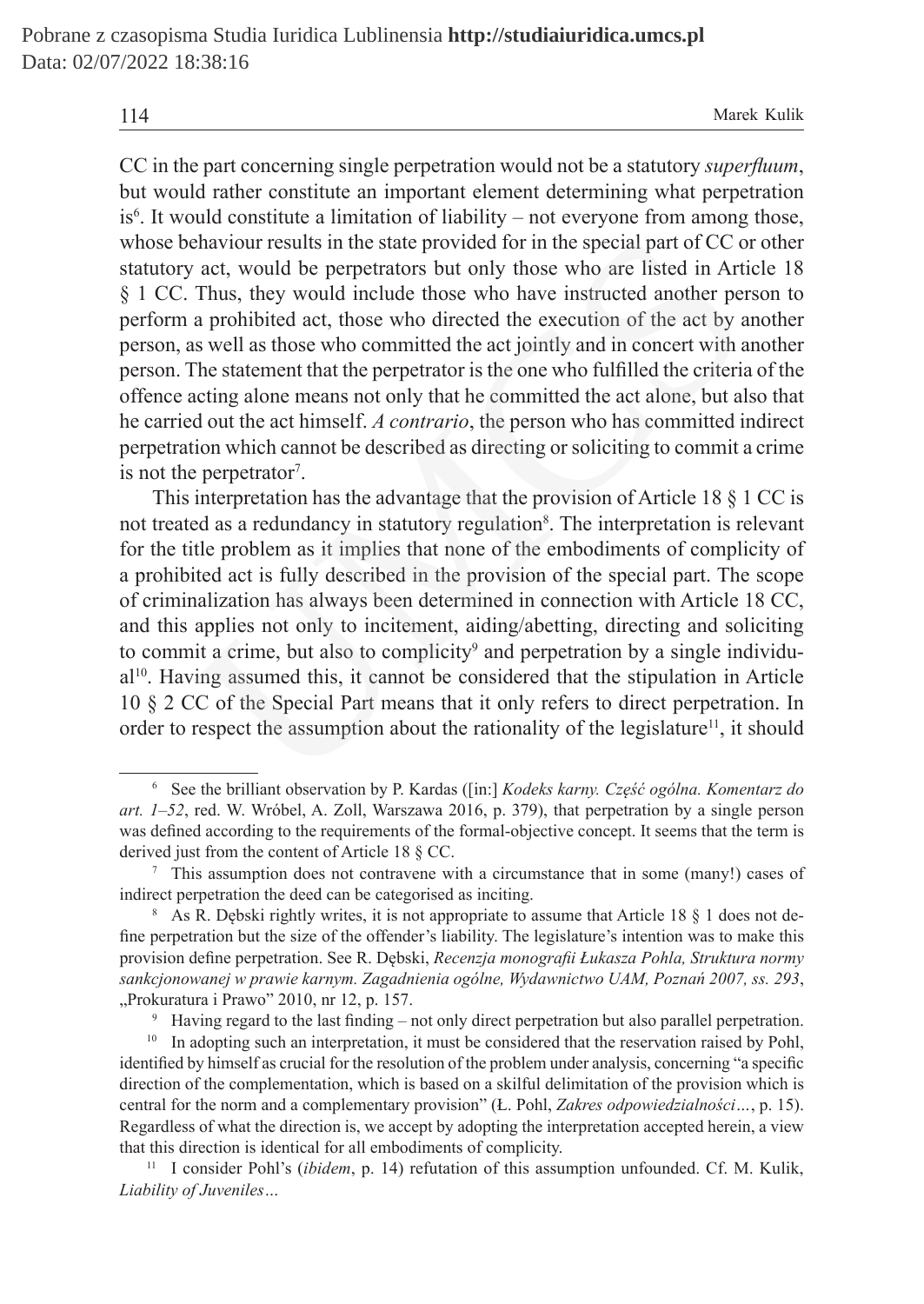be recognised that the Special Part refers not only to direct perpetration, but to any type of perpetration, including indirect ones<sup>12</sup>, and the provision of Article 18 § 1 CC limits the classification of types of perpetration, in particular by eliminating indirect perpetration understood in a general sense. In this sense, the formula "shall be liable for perpetration" contained in Article 18 § 1 CC means that out of all conceivable (construable from the Special Part of CC) forms of perpetration, only those are subject to penal liability which are mentioned in Article 18 § 1 CC. Of course, this concept is based on the assumption that the act is performed by the one who causes the fulfilment of the offence criteria. If we strictly adhere to the assumption that the perpetration activity needs to be performed directly by the perpetrator, the interpretation presented here must be rejected. However, as it was shown above, such strict adherence to the assumption entails consequences that are hardly acceptable from the point of view of the rationality of the legislature<sup>13</sup>. Moreover, it is not the only possible option, which means that adopting a different concept of perpetration and, therefore, a convergent view of presented here. direct perpetration understood in a general sense. In this sense, the fivel<br>adirect perpetration" contained in Article 18 § 1 CC means that<br>eivable (construable from the Special Part of CC) forms of perpetr<br>se are subject

To verify this view, it still requires referring to the very concept of indirect perpetration. It is a situation when a given person undertakes action not personally, but *via* another person using him/her as a tool. This includes e.g. inciting a mentally deranged, a juvenile person, or a person acting in good faith to commit a prohibited act<sup>14</sup>. The initial assumption of J. Makarewicz's concept is to understand perpe-

<sup>12</sup> This view is shared by L. Kubicki, K. Buchała, *Sprawstwo pośrednie w polskiej nauce prawa karnego i orzecznictwie sądowym*, "Studia Prawnicze" 1988, nr 1–2, p. 178. The position expressed by these authors, admittedly, does not apply to everyone, but to certain acts, and, moreover, the authors do not consider, unlike here, that the statutory determination of perpetration by a single individual limited the possibility of adopting indirect perpetration. The author hereof fully shares the objection raised by A. Liszewska, who notes that, for example, considering a person who incited another person to commit suicide as a killer in not compliant with the definition of perpetration by a single individual set out in the Code (A. Liszewska, *Współdziałanie przestępne w polskim prawie karnym. Analiza dogmatyczna*, Łódź 2004, p. 36). This limitation is just what I would like to see as functions of Article 18 § 1 CC *in principio*. If this limitation is absent, it would be possible to assign liability in the situation referred to by Liszewska. That is why I am in the position that, also in the case of perpetration by a single individual, in the Special Part of the Criminal Code we deal with a type which is not completely described and recreated based on the Special Part and the provision on perpetration by a single individual.

<sup>&</sup>lt;sup>13</sup> The example of different treatment of parallel perpetrators and proper accomplices inherent in one and the same deed seems to be difficult to rationally resolve when adopting the concept that the criteria of offence are fulfilled by the offender himself.

<sup>14</sup> S. Śliwiński (*Polskie prawo karne materialne. Część ogólna*, Warszawa 1946, p. 325) uses a suggestive case of sending poisoned sweets to another person *via* a messenger. This is a noteworthy example that can be used to verify the concepts analysed herein. If we accept a strictly formal understanding of perpetration, as proposed by Pohl, one can have serious doubts if a sender who has sent poisonous sweets can be considered to be the one who performed the act of homicide. Under a broader definition of perpetration, the perpetrator could be the one who caused the fulfilment of the criteria of an offence. Another issue is how such a perpetrator needs to be defined under the legislation as it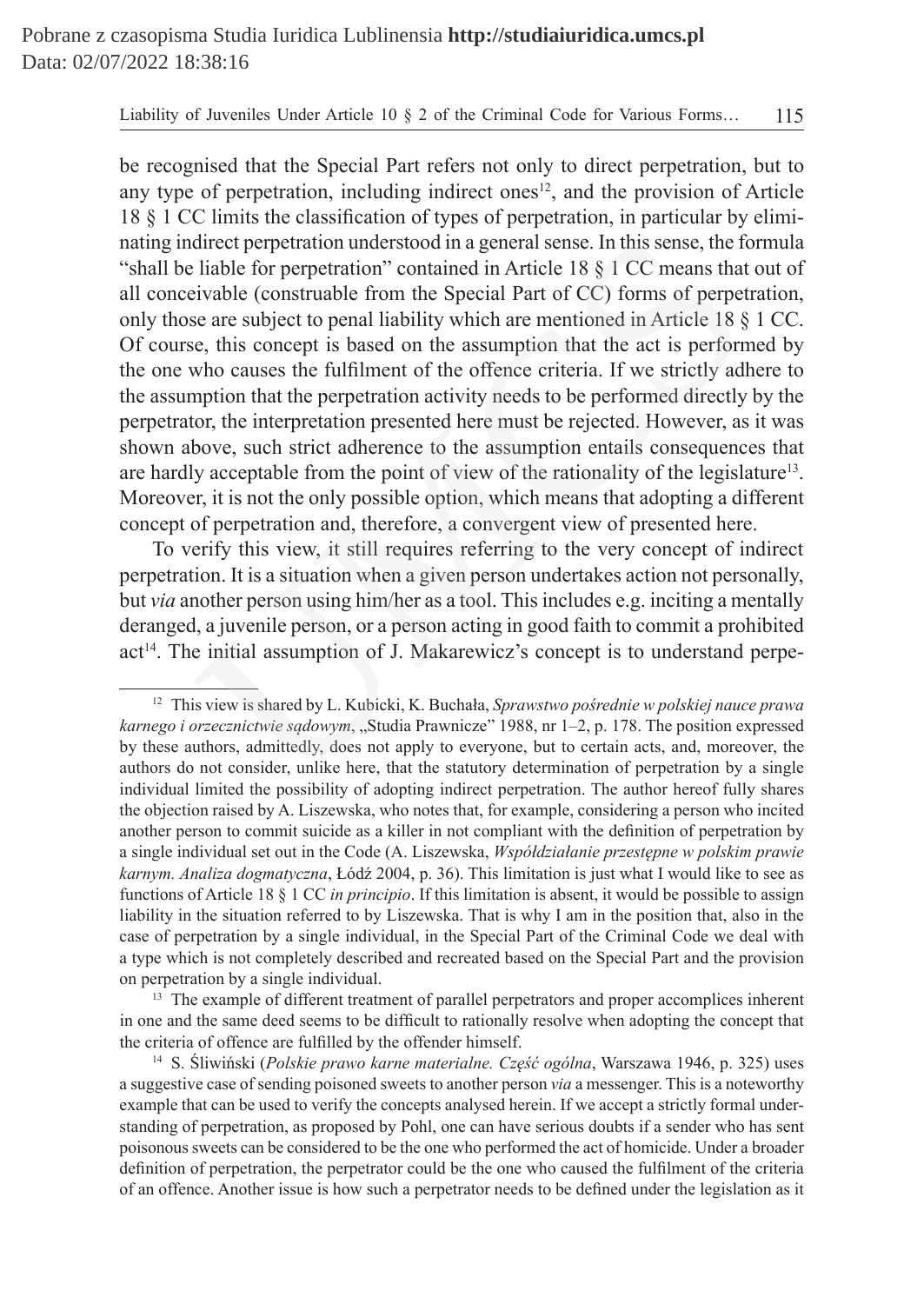tration in a restrictive manner. This assumption is respected in the Criminal Code of 1997, as it was also respected (despite a somewhat different approach to the complicity in the verbal version) in the Criminal Code of 1969, while this could be doubtful – paradoxically – under the Criminal Code of 1932, which did not refer to perpetration. Makarewicz considered it unnecessary, because the perpetrator is the one who performs the act with his own act or omission<sup>15</sup>. This author claimed, therefore, that a perpetrator *sensu stricto*<sup>16</sup> strives to fulfil the criteria of offence by his own act or omission. According to Makarewicz, such an approach, under the Criminal Code of 1932, left no room for indirect perpetration, as it was clear that the indirect perpetrator was an instigator<sup>17</sup>. However, the perspective under the Criminal Code of 1932 did not explicitly rule out the construct of indirect perpetration. Only when sticking to the assumption that it is necessary to fulfil by oneself the statutory criteria of a prohibited act as a constitutive feature of perpetration can we maintain the assumption that there is no definition of perpetration with separate definition of incitement and aiding (and thus the formal-objective approach, in its extreme form, as requires the fulfilment by the perpetrator of all the criteria of a prohibited act, otherwise his behaviour does not correspond to the statutory description)<sup>18</sup> excludes the indirect perpetration. It is, however, difficult to classify proper complicity as perpetration, although this has never been questioned in the literature on the subject and probably should not be questioned. If we assume that actual complicity is perpetration<sup>19</sup>, it would be difficult to conclude that the perpetrator is only the one - paradoxically - under the Criminal Code of 1932, which did no<br>ration. Makarewicz considered it unnecessary, because the perpett<br>who performs the act with his own act or omission<sup>15</sup>. This author cl,<br>that a perpettator

is (*de lege lata*). It seems that to apply the formula of inciting an inadvertent crime would be of little use here because there would be a problem with assigning inadvertence to a direct perpetrator (the messenger). Interestingly, this formula would correspond well with what is called by D. Tokarczyk (*Podżeganie w polskim prawie karnym. Studium z zakresu teorii i praktyki prawa karnego*, Warszawa 2017, p. 342) indirect perpetration (though not exactly strictly), it would not be possible, however, to apply to it the construct intended by Tokarczyk (deliberate incitement to commit an inadvertent criminal offence). If the construct of incitement applied here, it would cover inciting of something that is not a criminal offence due to a lack of a subjective part. So, perhaps it would be appropriate to apply the construct of perpetration? On the other hand, there is a question of the nature of that perpetration. It is impossible to recognise that the offender himself fulfilled the statutory criteria of perpetration. See Liszewska's right remarks in *Współdziałanie przestępne…*, pp. 35–36.

<sup>15</sup> J. Makarewicz, *Kodeks karny z komentarzem*, Lwów 1938, p. 129.

<sup>&</sup>lt;sup>16</sup> In contrast to perpetrator in the broad sense, which covers also inciter and aider/abettor, as a perpetrator of inciting and aiding/abetting. See *ibidem*, p. 129; R. Dębski, *Recenzja monografii…*, p. 157.

<sup>17</sup> J. Makarewicz, *op. cit.*, pp. 129–130.

<sup>18</sup> For details, see L. Tyszkiewicz, *Współdziałanie przestępne i główne pojęcia z nim związane w polskim prawie karnym*, Poznań 1964, p. 97.

 $19$  If it were not, a highly problematic question would emerge about what it would have been like. It is, of course, perpetration, but this status is not due to fulfilment of offence criteria by individual perpetrators themselves, but due to the fact that their fulfilment occurs as a result of joint action of all the accomplices acting in concert.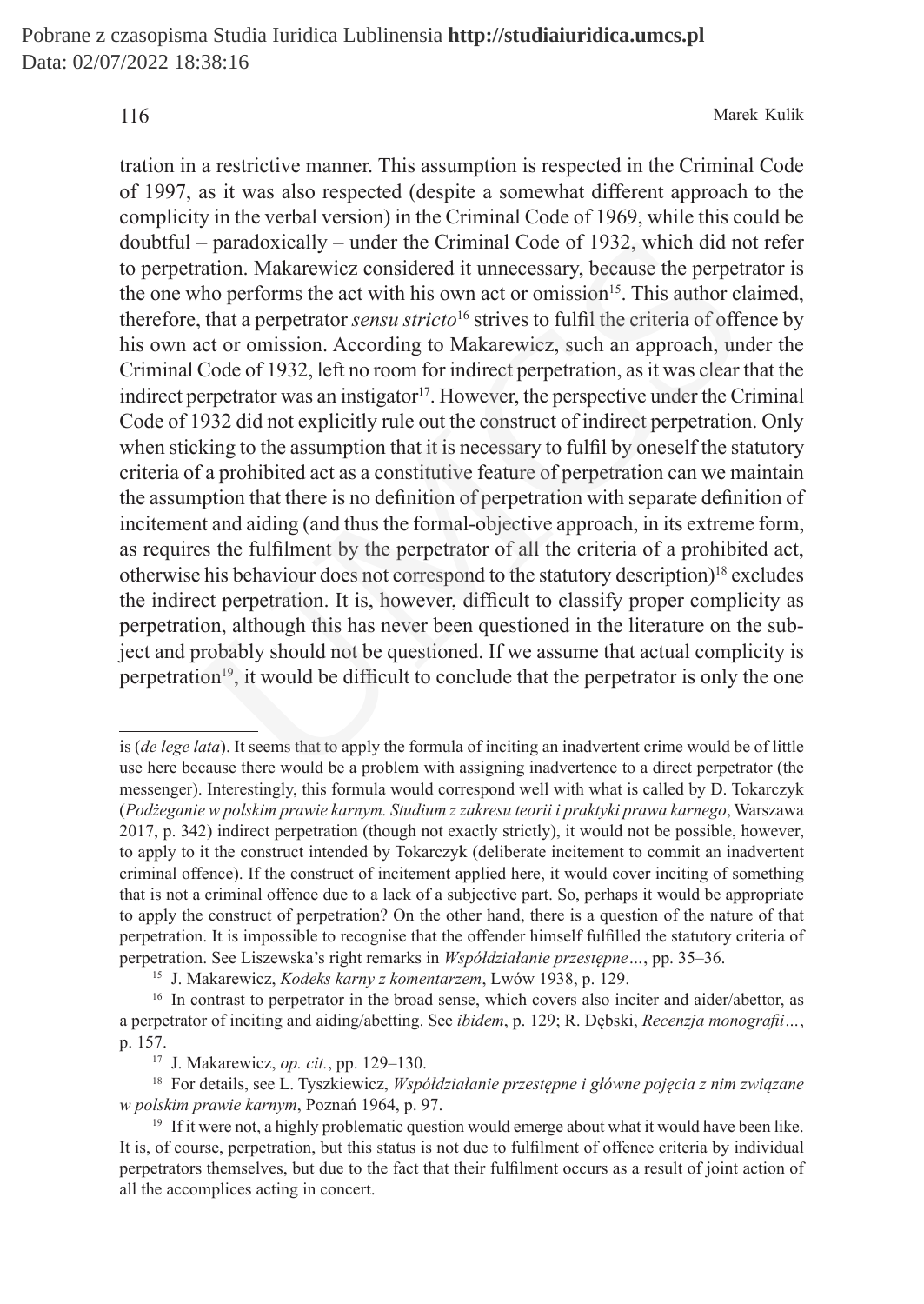who fulfils all the statutory criteria of a prohibited act. It is sufficient that he fulfils by himself only one criterion<sup>20</sup>. Makarewicz based his concept on the assumption that the perpetrator is the one who personally fulfilled the statutory criteria of the act, but he allowed also the possibility that the fulfilment of the statutory definition of prohibited act is performed by combining the behaviour of individual accomplices. On the one hand, according to Makarewicz, a behaviour can be considered as perpetration only where it is taken by an offender directly executing the prohibited conduct (he recognised a perpetrator the one who causes "directly a change in the outside world" $)^{21}$ , while, on the other hand, he did not consider it troublesome to deem actual complicity as perpetration. It presumably derived from the fact that the act of causing a direct change in the external world, mentioned by Makarewicz, did not necessarily consist in accurate fulfilment of the statutory criteria of the offence as described in the statute. This just was about a conduct that caused the fulfilment of the criteria of an offence, while the perpetration activity could be carried out either by a single perpetrator or by accomplices. It was irrelevant what particular perpetrators did if they fulfilled statutory criteria of a prohibited act acting jointly. It was important for Makarewicz that only a behaviour directly implementing the state prohibited by the statute<sup>22</sup>. The author seemed to take the issue of acting in concert as a certainty<sup>23</sup>. he allowed also the possibility that the fulfilment of the statutory deforded act is performed by combining the behaviour of individual a m the one hand, according to Makarewicz, a behaviour can be consided in this one on

However, this assumption may be contested. If we look at the statement of Makarewicz, that the perpetrator in the strict sense is the one who causes a change in the external world, the additional condition introduced by him that the change must be caused directly by this perpetrator seems to be arbitrary, to some extent at least. From the author's point of view, it is easy to justify it with the need to eliminate indirect perpetration, but it cannot be justified either by the provision on perpetration, as it is non-existent, or the provisions of the Special Part<sup>24</sup>. Pursuant to the latter, it is possible to justify a different position from that presented by Makarewicz, namely the statement that the perpetrator is the one who causes the

<sup>&</sup>lt;sup>20</sup> My reservation is that this will be valid on the basis of the formal-objective concept in a less extreme form. In such a case, individual accomplices themselves do not commit the conduct prohibited in a provision of the Special Part, but they fulfil the statutory criteria of an offence if their actions are considered together.

<sup>21</sup> J. Makarewicz, *op. cit.*, p. 129.

<sup>22</sup> *Ibidem*, pp. 129–130.

<sup>&</sup>lt;sup>23</sup> Moreover, he points out that even when the legislature decided to introduce the definition of complicity into the Criminal Code of 1969 it failed to include the element of acting in concert (see Article 16 of the Criminal Code of 1969), it appears that even then the element of acting in concert was considered to be obvious.

<sup>&</sup>lt;sup>24</sup> A provision defining perpetration by a single individual was introduced in the Criminal Code of 1969. It seems that its function is first and foremost to eliminate indirect perpetration. This function of the Code-based definition of perpetration by a single individual is aptly discussed by Liszewska (*Współdziałanie przestępne…*, p. 37).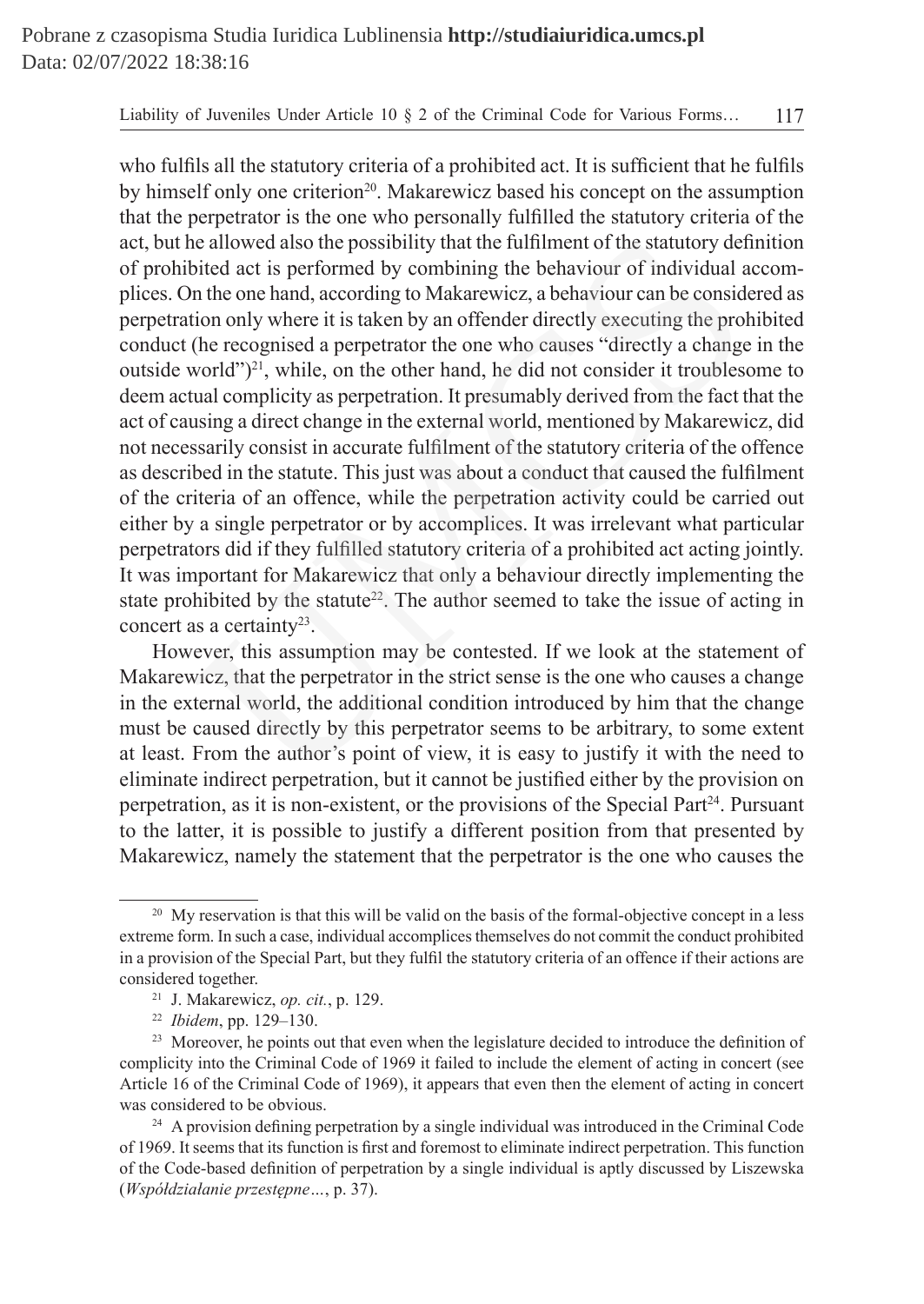state of affairs described in the provision, regardless of how he does it. One could think that this includes also indirect perpetration.

At this point, it is worth noting that such a perspective on the problem in question may justify the concept presented by A. Zoll. Personally, I have a different view, but it should be noted that the statement that the perpetrator is the one who causes the fulfilment of the criteria of a prohibited act may provide grounds for the position that Article 10 § 2 CC, by pointing to provisions of the Special Part just refers to perpetrations<sup>25</sup>. It is so because in the case of directing and soliciting to commit a crime we deal with a behaviour that determines the fulfilment of the statutory features of a prohibited act. Only strict adherence to the principles of formal-objective concept of perpetration enforces the position that perpetration consists in direct fulfilment of the criteria of the act by the perpetrator himself. Even if we stick to the restrictive approach to perpetration<sup>26</sup>, one can think that the perpetrator is not only the one who directly implements the executive activity, but everyone whose conduct causes this execution. Such a case would even allow us to classify so-called indirect perpetration as perpetration. This cannot be done under the current applicable legislation due to the wording of the provision of Article 18 § 1 CC<sup>27</sup>. However, upon embracing the material-objective concept of perpetration, the perpetrator may be considered not only the one who personally fulfils the criteria of an executive action, but also whose behaviour leads to this fulfilment, even if it not by one's own action. With this assumption, one could defend Zoll's idea that Article 10 § 2 CC refers to all forms of perpetration. This concept would not be falsified by stating that there is no mention about directing and soliciting to commit a crime in the provisions of the Special Part. Indeed, the claim that a special provision cannot be deemed a central provision of a norm regarding directing and soliciting to commit a crime, and that Article 18 § 1 CC does not suggest that the fulfilment of the criteria of a prohibited act specified in the Special Part of the Criminal Code can also take place by directing the execution of this act by another person or by instructing another person to do this<sup>28</sup>, is possible only when sticking to the assumption that the fulfilment of the criteria can only be done directly by the perpetrator himself. This assumption, however, as it has been shown above, is not only possible one, and what is more, it generates, as far as actual complicity is concerned, the difficulties referred to above, and whose existence undermines the assumption that the Special Part of the Criminal Code refers only to the conduct described as the execution of a prohibited act. The example according to which it is *i* justify the concept presented by A. Zoll. Personally, I have a di<br>t it should be noted that the statement that the perpetrator is the ore<br>fulfilment of the criteria of a prohibited act may provide grous<br>ion that Artic

<sup>25</sup> A. Zoll, [in:] *Kodeks karny. Część ogólna…*, p. 181.

<sup>&</sup>lt;sup>26</sup> Certain circumstances related to the broader or narrower view on perpetration are discussed further on herein.

<sup>&</sup>lt;sup>27</sup> This is a circumstance relevant to the subject matter of this work and will be examined below.

<sup>28</sup> Ł. Pohl, *Zakres odpowiedzialności…*, p. 11.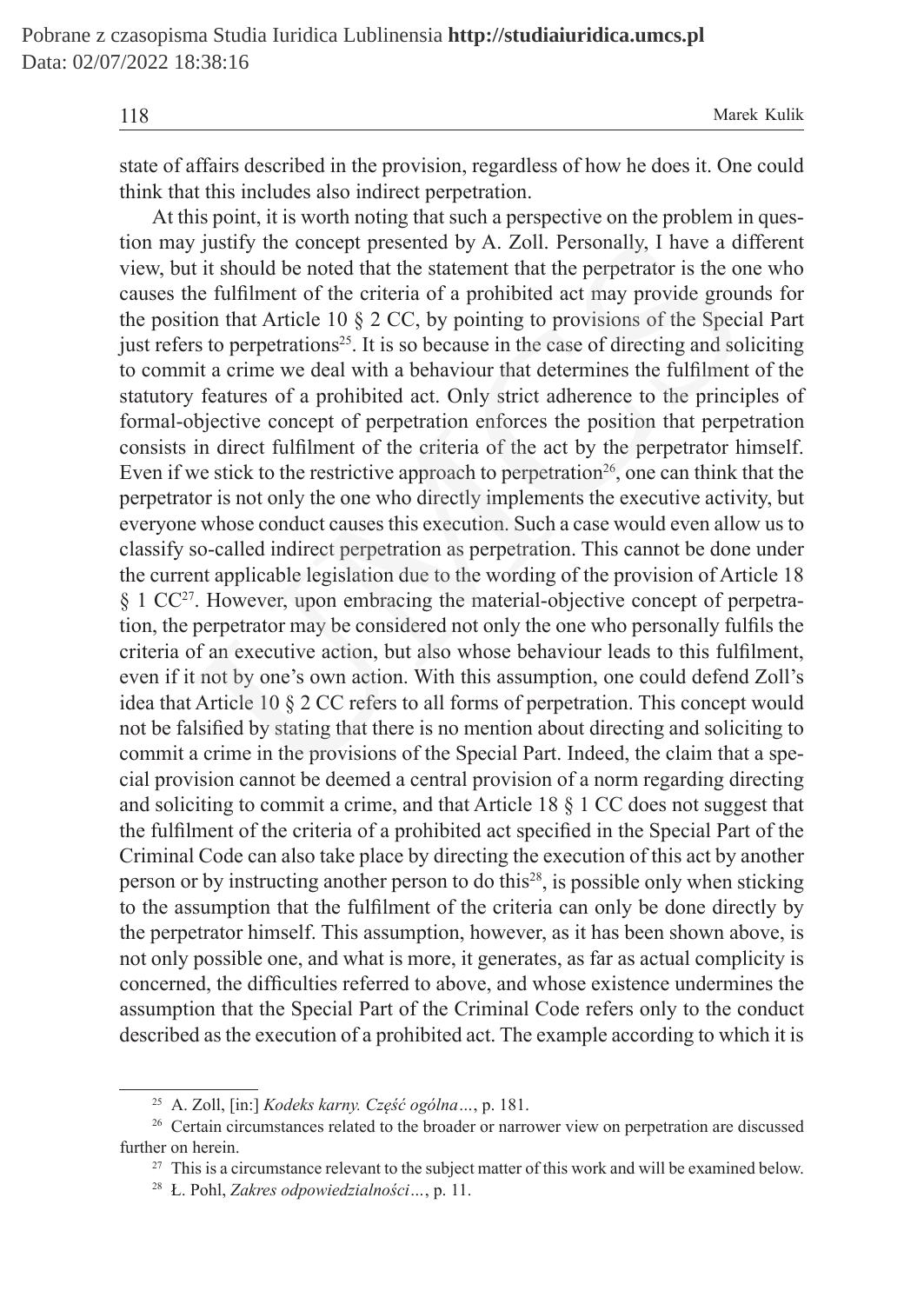impossible to kill a man by only instructing to kill or managing the execution of the homicide is not convincing either<sup>29</sup>. If we reject the assumption that the perpetrator is only the one who fulfils the criteria of an offence by himself<sup>30</sup>, while adopting that the perpetrator is the one who causes their fulfilment, one can conclude that human death may be caused by ordering or directing homicide murder. It should be added that this approach falls within the linguistic meaning of the verb "to kill"<sup>31</sup>. This, in turn, undermines the assumption that an interpretation abstracting from a strictly formal-objective understanding of perpetration is a broadening interpretation to the disadvantage of the perpetrator<sup>32</sup>. There is no obligation in the process of interpretation to adopt the meaning that is most favourable to the perpetrator. If the result of the interpretation carried out with the use of teleological rules leads to the selection of a meaning less favourable for the perpetrator, but it remains within the limits of the possible linguistic meanings of the interpreted phrase, it is not a broadening interpretation but adequate interpretation<sup>33</sup>. Furthermore, the literature presents even a view that even a complete departure from the results of a linguistic interpretation is acceptable, provided that maintaining its results would perpetrator is the one who causes their fulfilment, one can concluent<br>h may be caused by ordering or directing homicide murder. It shot at this approach falls within the linguistic meaning of the verb "to<br>turn, undermines

<sup>30</sup> What is possible on the basis of the concept of prohibited act presented, following W. Patryas, by Pohl, and assuming that the perpetrator is the one who caused the situation concerned. See *ibidem*.

<sup>31</sup> The verb "to kill" has a number of meanings in Polish. One of them is "to take life in a violent manner" which indicates the execution activity of killing, but the other is "to become the cause of death", which allows any behaviour that causes death, not just in the form of direct perpetration. This approach covers directing the commission of an offence, solicitation to commit an offence, indirect perpetration and even incitement, and maybe come types of aiding and abetting. See https://sjp.pwn. pl/szukaj/zabijać.html [sccess: 29.01.2018].

<sup>32</sup> Such an objection was raised by Pohl (*Zakres odpowiedzialności…*, p. 12). In an earlier study, this author went further to conclude that an interpretation different from that presented by him violates a very strong interpretative directive requiring the resolution of interpretative doubts in favour of the offender (see Ł. Pohl, *O (nie)możliwości pociągnięcia osoby nieletniej do odpowiedzialności karnej za tzw. niewykonawcze formy współdziałania przestępnego na gruncie kodeksu karnego z 1997 r.*, [in:] *Węzłowe problemy prawa karnego, kryminologii i polityki kryminalnej. Księga pamiątkowa ofiarowana Profesorowi Andrzejowi Markowi*, red. V. Konarska-Wrzosek, J. Lachowski, J. Wójcikiewicz, Warszawa 2010, p. 176). As to the latter argument, it is worth noting that the room for the application of the *in dubio pro reo* principle would exist only where the doubts were not removed in the process of interpretation. In the process of interpretation, certain rules of preference are adopted, which ultimately leads to a situation which leaves no doubt. This was rightly pointed out by S. Tkacz and Z. Tobor, noting that this ultimately results in that the *in dubio pro reo* directive will never be used. See S. Tkacz, Z. Tobor, *Interpretacja "na korzyść oskarżonego"*, [in:] *Studia z wykładni prawa*, red. C. Martysz, Z. Tobor, Bydgoszcz–Katowice 2008, p. 138. See also M. Kulik, *Czy reguła in dubio pro reo jest dyrektywą wykładni*, [in:] *Verba volant, scripta manent. Proces karny, prawo karne skarbowe i prawo wykroczeń po zmianach z lat 2013–2015. Księga pamiątkowa poświęcona Profesor Monice Zbrojewskiej*, red. T. Grzegorczyk, R. Olszewski, Warszawa 2017, p. 235 ff.

<sup>33</sup> A. Choduń, M. Zieliński, *Aspekty językowych granic wykładni*, [in:] *Stanowienie i stosowanie prawa podatkowego. Księga jubileuszowa Profesora Ryszarda Mastalskiego*, red. W. Miemiec, Wrocław 2009, p. 93 ff.

<sup>29</sup> *Ibidem*, p. 12.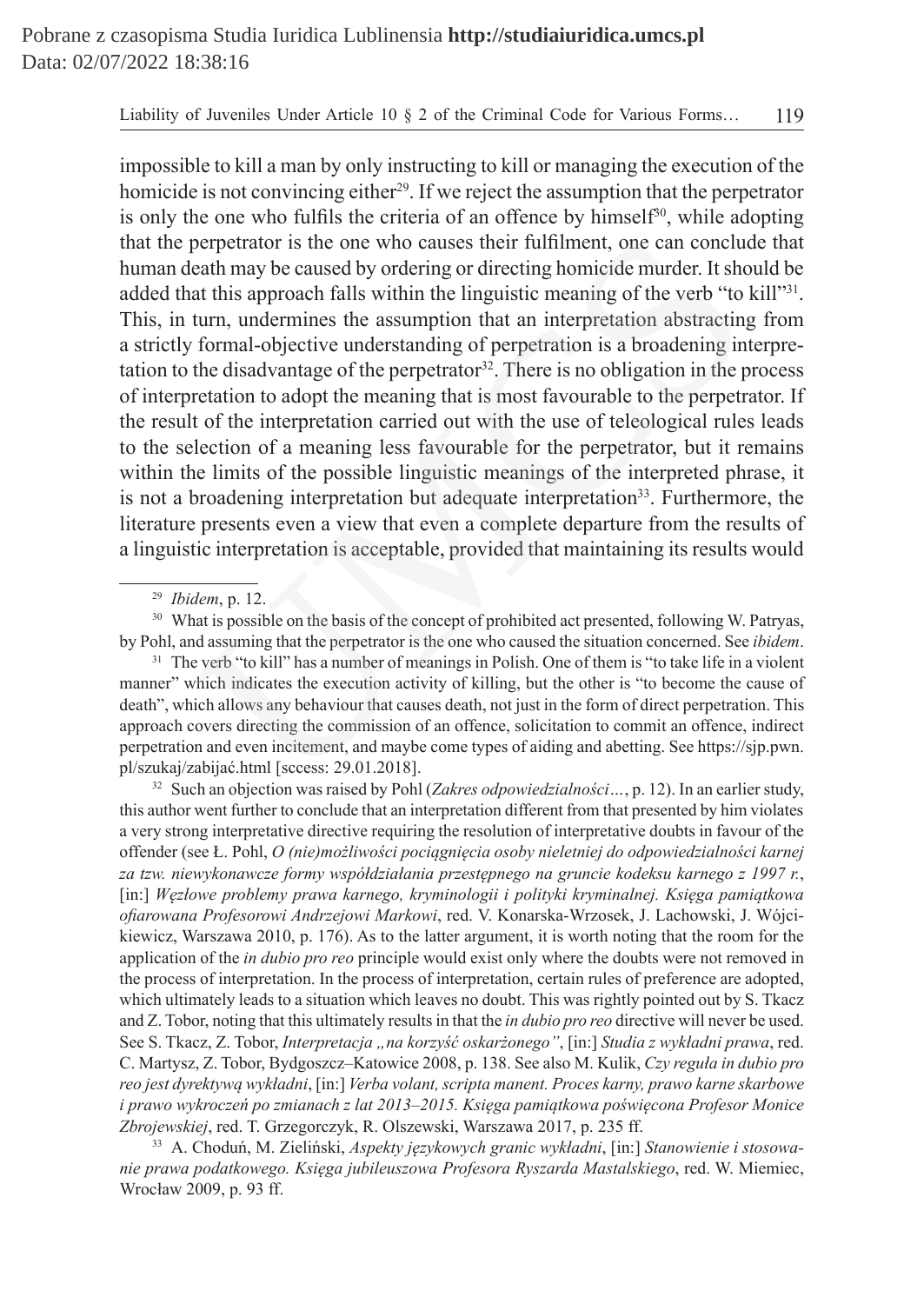negate one of the basic features attributed to the legislature<sup>34</sup>. In the analysed case, such an option is not possible. We are dealing with an interpretation which – with assumptions proposed by Zoll, which can be defended – is adequate, not broadening.

It should be added, however, that the fundamental argument used in this regard by Zoll is strictly formal – the author assumes that in the case of incitement and aiding, the qualification is combined (the relevant provision of the Special Part of the Criminal Code in conjunction with Article 18  $\S 2$  or  $\S 3$  CC), when the qualification is only based on the provision of the Special Part, hence Article 10 § 2 CC refers only to perpetration<sup>35</sup>. I do not share this view, as I am of the opinion that qualification is in fact always combined, not only in the case of incitement and aiding/abetting, but also for all forms of perpetration.

It is worth noting that the Criminal Code of 1932, where neither perpetration by a single individual nor complicity was defined, and even perpetration as such, did not contain normative bases to support the restrictive concept of perpetration. One could argue that this includes also indirect perpetration. The statement that the Criminal Code of 1932 was in favour of a restrictive concept of perpetration is accurate only in part and boils down to the statement that excluded incitement and aiding/abetting from the scope of the notion of perpetration. However, it did not exclude all conceivable forms of perpetration. Assuming that the perpetrator is the one who causes the fulfilment of the statutory criteria of a prohibited act, and understanding this assumption in such a way that the perpetrator does not have to carry out the executive action himself, one could find in that regulation the basis for distinguishing indirect perpetration. This distinguishing was opposed by the author of the Code of 1932 himself<sup>36</sup>, but the views of the author of the regulation are something different than possibilities of interpretation. Therefore, the case law was referring to concepts introducing indirect perpetration<sup>37</sup>. bould be added, however, that the fundamental argument used in this<br>is strictly formal – the author assumes that in the case of inciteme<br>he qualification is combined (the relevant provision of the Special<br>inal Code in conj

Article 18 § 1 of the currently applicable Criminal Code defines various forms of perpetration. There is no doubt that for directing the commission of an offence and solicitation to commit an offence, the determination of the executive activity takes place precisely in this provision. However, it is not the case that, in relation to complicity, it is done merely by a provision of the Special Part. As to perpetration by a single individual, one can indeed take the position that the description contained in a provision of the Special Part corresponds directly to it. But would such a view

<sup>34</sup> See Ł. Pohl, *Prawo karne. Wykład części ogólnej*, Warszawa 2012, pp. 77–78; M. Zieliński, *Koncepcja derywacyjna wykładni prawa w orzecznictwie Izby Karnej i Izby Wojskowej Sądu Najwyższego*, [in:] *Zagadnienia prawa dowodowego*, red. J. Godyń, M. Hudzik, L.K. Paprzycki, Warszawa 2011, p. 117; resolution of the Supreme Court of 29 October 2012, IKZP 15/12, OSNKW 2012, No. 11, item 111.

<sup>35</sup> A. Zoll, *op. cit.*, p. 181. See also P. Kardas, *Teoretyczne podstawy odpowiedzialności…*, p. 466 ff.

<sup>36</sup> J. Makarewicz, *op. cit.*, pp. 129–130.

<sup>37</sup> Critically about this case law see *ibidem*, p. 130.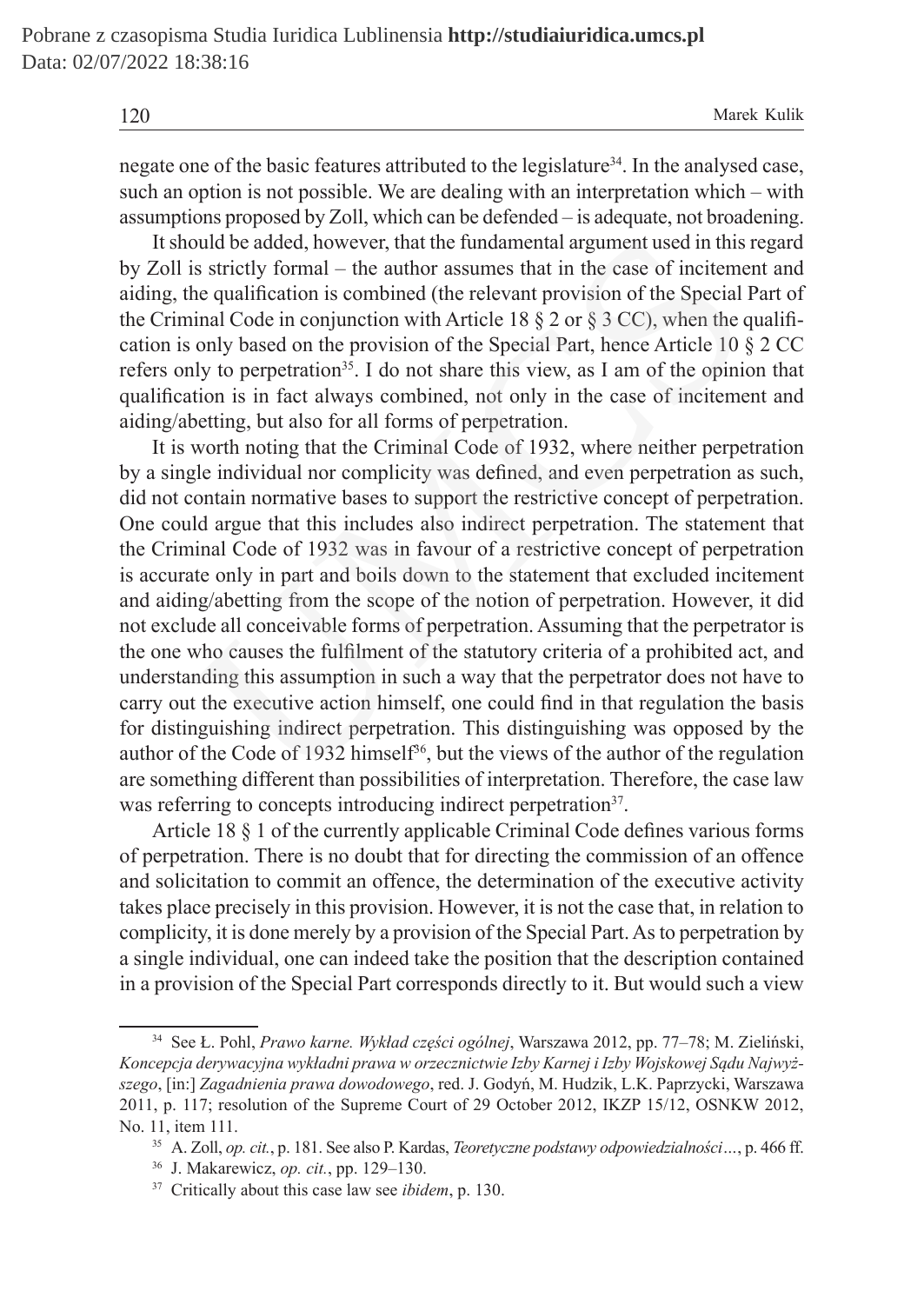be fully accurate? Well, it can be challenged. Assuming that the perpetrator is the one who caused the state of affairs concerned, and accepting the material-objective concept of perpetration, one would argue that the special provision refers not to perpetration by the offender himself, but all the conceivable forms of perpetration, including those not referred to in the Code of 1997, such as indirect perpetration in the broad sense38.

According to such a perspective<sup>39</sup>, the provision of the Special Part would concern all forms of perpetration, including indirect. On the other hand, Article 18 § 1 CC would reduce the liability for them to those forms of perpetration that are explicitly mentioned in this provision. The provision in its first part stating that the perpetrator is, among others, whoever performs a prohibited act, would not only state that the act is committed by one perpetrator, but also, and perhaps first of all, that the perpetrator fulfils the criteria of an offence by himself and in person. This is indicated by the dictionary meaning of the Polish pronoun *sam* ('alone, oneself'). Among many meanings of this pronoun, two are the most prominent: "1. a pronoun indicating that a person performs an activity independently or voluntarily, or that he or she has no company or assistance, e.g. *Sam posprzątał* (*He cleaned it up himself*). *Zawsze podróżuje sam* (*He always travels alone*). 2. pronoun referred to a person who performs a certain activity and indicating that it is important that this individual person performs it, e.g. *Nie uwierzy, póki sam nie zobaczy* (*He will not believe until he sees himself*)"<sup>40</sup>. Thus the beginning of Article 18 § 1 CC indicates that from among various possibilities of causing the fulfilment of the criteria of an offence, conceivable under a provision of the Special Part, this includes, apart from the directing of the commission of an offence, solicitation to commit an offence and complicity, only perpetration consisting in the independent and personal fulfilment of the criteria of the offence. It is Article 18 § 1 CC in its initial part which results in that irrespective of the adopted concept of perpetration, indirect perpetration cannot be accepted under the currently applicable Criminal Code<sup>41</sup>. tion by the offender himself, but all the conceivable forms of perpet<br>g those not referred to in the Code of 1997, such as indirect perpe<br>oad sense<sup>38</sup>.<br>And if or such a perspective<sup>39</sup>, the provision of the Special Part<br>

Such an approach means adopting a view different from that pursued by P. Kardas that the statutory definition of individual perpetration contained in Article 18 § 1 CC does not seem to play a greater role at the level of defining a prohibition or

<sup>&</sup>lt;sup>38</sup> After all, directing the commission of an offence, solicitation to commit an offence or some forms of incitement (e.g. inciting to commit an inadvertent offence) did not "fill" the entire space, which was occupied in the law theory by indirect perpetration for some time.

<sup>&</sup>lt;sup>39</sup> Which I assume on a provisional basis, as finally I support a concept that goes even further, stating that under provisions of the special part it is also about inciting and aiding/abetting.

<sup>40</sup> https://sjp.pwn.pl/szukaj/sam.html [access: 23.01.2018].

<sup>&</sup>lt;sup>41</sup> At the same time, it should be concluded that it is Article 18  $\S$  1 CC which decides that the Polish Criminal Code actually supports the restrictive definition of perpetration. Having adopted the optics acceptable here, it should be stated that this provision does not expand but rather narrows the scope of perpetration.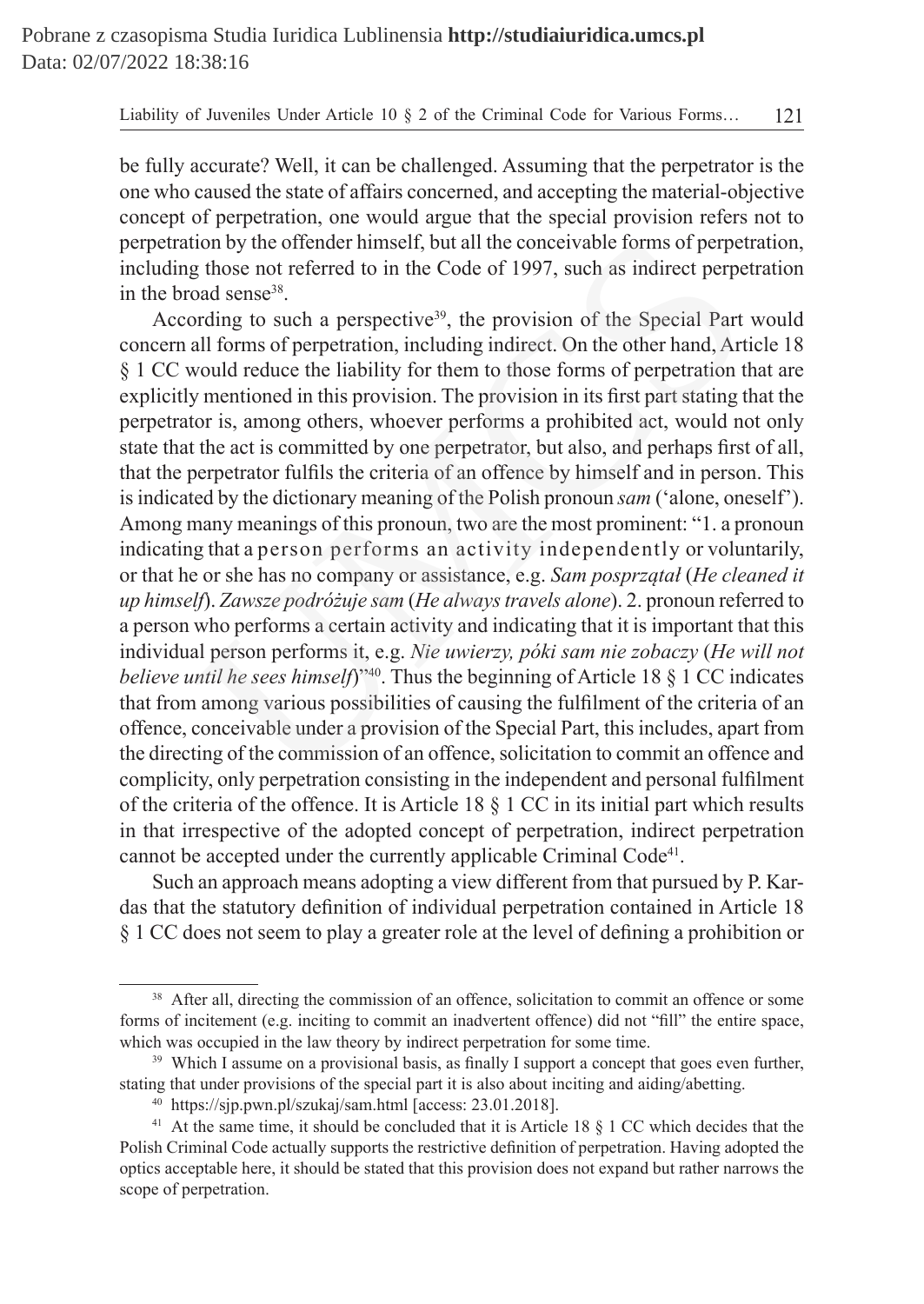order, because this prohibition is expressed in an identical form by the provision of the Special Part<sup>42</sup>. In the interpretation presented here, this definition plays an important role limiting the scope of the notion of perpetration and delimiting the criminal liability of the perpetrator<sup>43</sup>. It is worth noting that this is the role of Article 18 § 1 CC in its part referring to complicity as regards delimitation between complicity and aiding, based on the construction of the significance of the role.

It should be stressed that the above-mentioned reasoning on perpetration seems to negatively verify the concept presented by Pohl, but by no means undermines the validity of the concept presented by Zoll and Kardas, who assume that Article 10 § 2 CC refers to all forms of perpetration, both direct and non-direct, but does not refer to incitement and aiding/abetting. This is the consequence of the assumption adopted by these authors that the provision of the Special Part simply defines types of perpetration<sup>44</sup>. In the light of this assumption, the position presented by them is right. However, can anyone have a different assumption? Yes, it seems so.

In the light of the findings above, the provision of the Special Part by itself does not typify any form of perpetration. Zoll and Kardas believe that it classifies types all the forms of perpetration. Perhaps, however, one can go a step further out of purely formal and dogmatic assumptions. If we assume that the provision of the Special Part does not describe by itself any of the perpetration forms, and if we keep in mind that it does not describe non-perpetration forms<sup>45</sup>, it can be concluded that none of the complicity embodiments, whether perpetration or non-perpetration ones, is not independently described in the provision of the Special Part. Consequently, when Article 10 § 2 CC refers to specific provisions of the Particular Part of the Criminal Code, it does not refer solely to the perpetration of prohibited acts in these provisions, but all types constructed based on the norms expressed therein<sup>46</sup>. Such liability of the perpetrator<sup>43</sup>. It is worth noting that this is the role  $\S 1$  CC in its part referring to complicity as regards delimitation be ty and aiding, based on the construction of the significance of the velvel

<sup>42</sup> P. Kardas, *Teoretyczne podstawy odpowiedzialności…*, pp. 428–430. This view was cited in an appreciative manner by Pohl (*Zakres odpowiedzialności…*, pp. 15–16). This author states that Article 18 § 1 CC contains the characteristics of actual perpetration which is considerably poorer than in the provision of the Special Part (*ibidem*, p. 15). However, the fact is that this position is acceptable only with the assumption that as a rule, perpetration can only be done by the offender himself, any introduction of other than perpetrations than that committed by the offender himself is an extension of the scope of perpetration. As indicated above, this position shows weakness as opposed to the construct of actual complicity, considered by Pohl a form of direct perpetration, in the case of which the perpetrator is someone who has not fulfilled all the criteria of an offence.

<sup>43</sup> This differs from the Pohl's opinion (*ibidem*), who considers the provision of Article 18 § 1 CC redundant, not only within for perpetration by a single individual, but direct perpetration in general and therefore also complicity.

<sup>44</sup> For details, see M. Kulik, *Liability of Juveniles…*

 $45$  It is evident that incitement and aiding/abetting are – and this is beyond any controversy – regulated in Article 18 §§ 2 and 3 CC separately in the form – and that is already disputable – in the form of distinct types or complicity forms.

<sup>46</sup> As said above, the dispute may regard the question which provision in a given arrangement has the central character. Without going deep into this theoretical issue it is worth noting that Pohl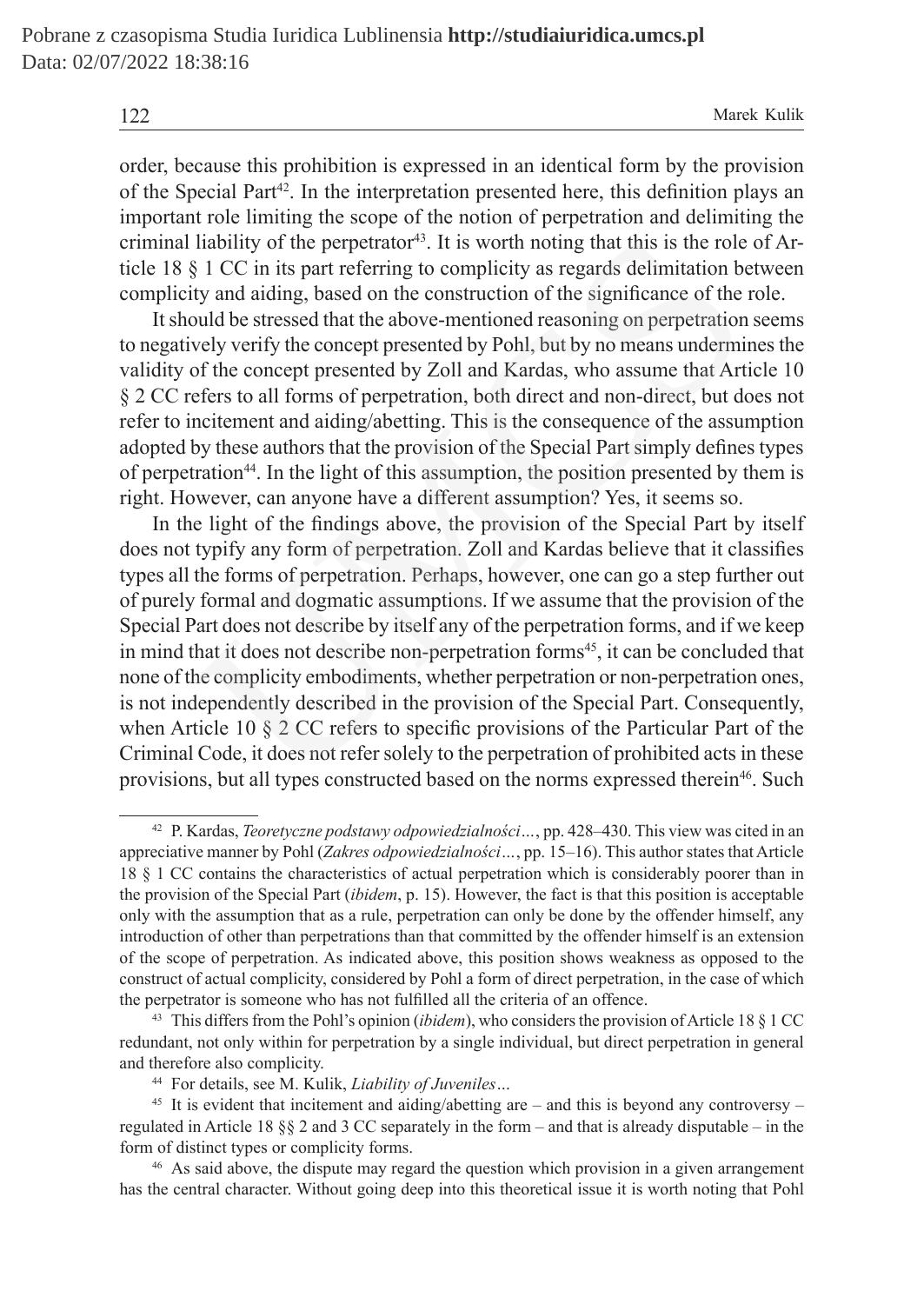types will include various forms of perpetration, incitement and aiding/abetting47. This allows us to recognise that Article 10 § 2 CC refers to all the embodiments of complicity of a prohibited act, as this provision does not describe the prohibition completely, but indicates which provision of the Special Part of the Criminal Code shall be used to reconstruct it, without limiting what elements of this prohibition are reconstructed based on the provisions of the General Part, e.g. creating embodiments of complicity<sup>48</sup>. In other words, Article 10 § 2 CC points to the provisions of the Special Part, both as to the extent to which they relate to perpetration, such as incitement and aiding/abetting, which, using the optics presented here, would not infringe the assumption that embodiments of complicity are not forms but types of prohibited acts. ely, but indicates which provision of the Special Part of the Crimina<br>used to reconstruct it, without limiting what elements of this proh<br>structed based on the provisions of the General Part, e.g. creating et<br>complicity<sup>4</sup>

The interpretation presented here does not seem to have the broadening character, although the opposite position is strongly proposed by Pohl<sup>49</sup>. The matter is whether it is possible in a given case to say conclusively if an inciter and helper for a prohibited act in one of the provisions indicated in Article 10 § 2 CC commits an offence under one of these provisions. It seems that a linguistic reading of Article 10 § 2 CC also allows this understanding. It all depends on how to read the con-

<sup>(</sup>*Zakres odpowiedzialności…*, p. 15) is of the opinion that as regards incitement and aiding/abetting the central provision is Article 18 § 2 or 3 CC accordingly, for indirect perpetration Article 18 § 1 CC, while for perpetration by a single individual or for complicity, the relevant provision of the Special Part of the Criminal Code. Even adopting strictly formal-objective assumptions underlying this view (considered by the author to be irrefutable [*ibidem*], though, as indicated above, different views are also proposed by scholars) it can be seen that without reference to Article 18 § 1 CC it is impossible to regard actual perpetration as direct perpetration in the sense adopted by that theorist. Hence, it seems that it is possible to defend the position that Article 18 § 1 CC is a central provision or, which is even most justified, that the provision of the Special Part is an incomplete central provision. See M. Kulik, *Czy nieletni może odpowiadać karnie za niesprawcze formy współdziałania przestępnego oraz formy stadialne poprzedzające dokonanie?*, "Studia Prawnicze" 2016, nr 4, p. 139. For the very notion of incomplete central provision, see M. Zieliński, *Wykładnia prawa. Zasady, reguły, wskazówki*, Warszawa 2012, p. 111, while the provisions of Article 18  $\S$ § 1–3 CC may be treated as complementing it. Of course, it is a matter of angle of view, it can be argued just opposite and still true under certain assumptions. See e.g. P. Kardas, *Teoretyczne podstawy odpowiedzialności…*, p. 560; *idem*, *Sprawstwo kierownicze i polecające – wykonawcze czy niewykonawcze postaci sprawstwa?*, "Przegląd Sądowy" 2006, nr 5, p. 93; R. Dębski, *O teoretycznych podstawach regulacji współdziałania przestępnego w kodeksie karnym z 1997 r*., "Studia Prawno-Ekonomiczne" 1998, t. 58, p. 121; *idem*, *Jeszcze o tzw. sprawstwie niewykonawczym (kierowniczym i polecającym) w kodeksie karnym z 1997 r.*, [in:] *Przestępstwo – kara – polityka kryminalna. Problemy tworzenia i funkcjonowania prawa. Księga jubileuszowa z okazji 70. urodzin Profesora Tomasza Kaczmarka*, red. J. Giezek, Kraków 2006, p. 121. Regardless of the perspective adopted, the acceptance of the presented assumptions means that the description of the forbidden behaviour is reproduced each time on the basis of the relevant provision of the Special Part and Article 18 CC.

<sup>47</sup> M. Kulik, *Czy nieletni…*, pp. 139–140.

<sup>48</sup> *Ibidem*, p. 139.

<sup>49</sup> Ł. Pohl, *Zakres odpowiedzialności…*, p. 13.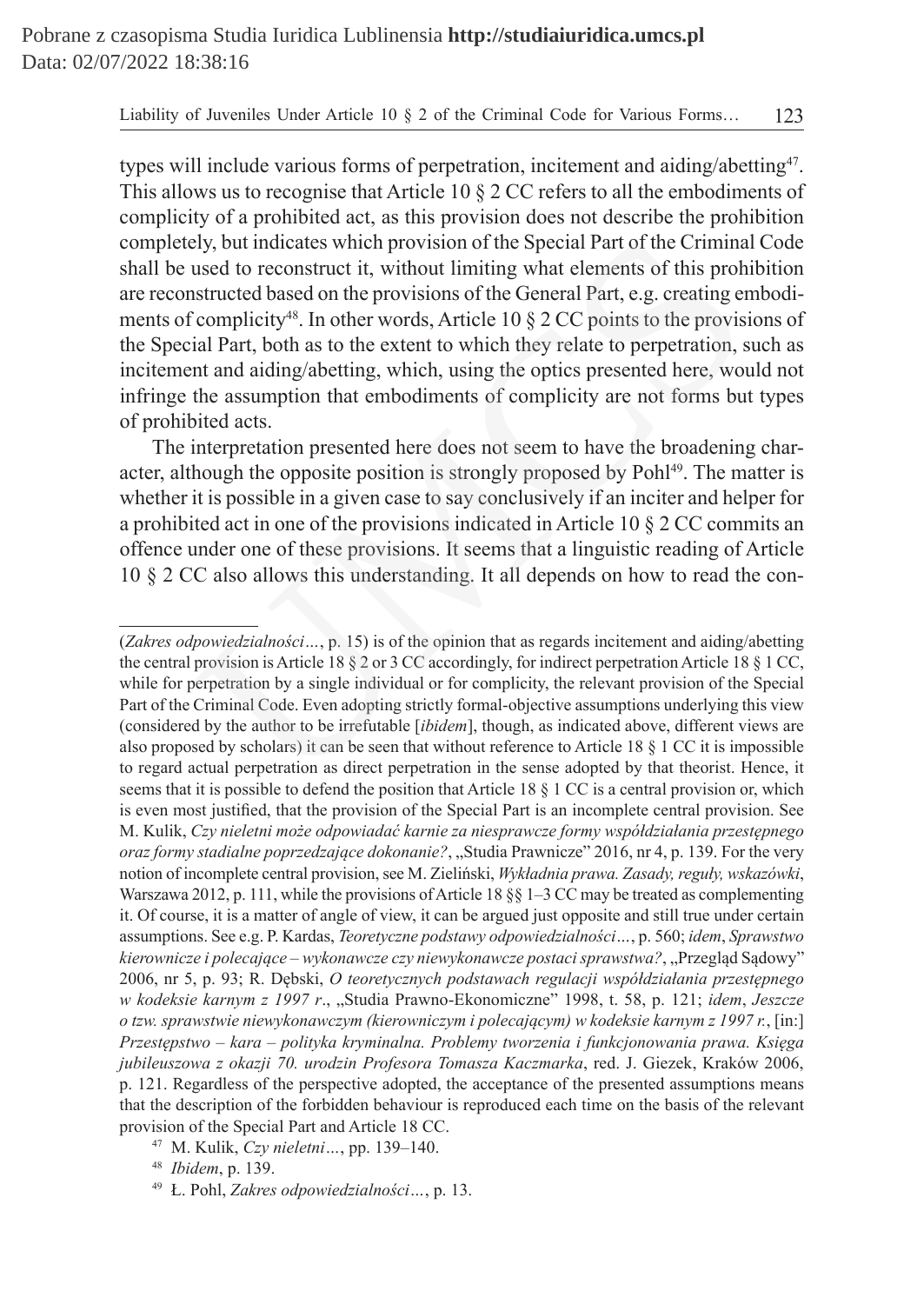tent concerned. If we support the position, presented here, that always in the case of a provision of the Special Part one should take into account the content of the provision of the General Part that makes up the given embodiment of complicity, it is possible to defend the standpoint that this regards not only perpetration, but also incitement and aiding/abetting. When verifying this statement in linguistic terms, one should answer the question whether an inciter, for example to the basic type of homicide, infringes the provisions of Article 148 § 1 CC, and therefore, whether he commits the act and whether it is an act "falling under this provision". Such an interpretation will remain within the linguistic meanings of the wording "commits the prohibited act defined in Article […]"<sup>50</sup>. Not only direct perpetration, but also non-direct perpetrations, incitement and aiding/abetting are acts defined in the provisions listed in Article 10 § 2 CC.

This makes it impossible to consider it a broadening interpretation. Admittedly, the teleological directives are used here are referred to below, but in a situation where the results of linguistic interpretation have been modified using other methods, there is no broadening interpretation if the final result falls within the limits of the linguistic meaning of the interpreted phrase. This is an adequate interpretation<sup>51</sup>. In a given case, the modification is justified by teleological reasons, and the cases where the regulation "goes off target" are mitigated by the optional nature of its application52. Therefore, I think that Pohl's argument that criminal liability of a juvenile is an exception, and exceptions cannot be interpreted extensively, is poor<sup>53</sup>. This is not a broadening interpretation, but an adequate one. sible to defend the standpoint that this regards not only perpetration<br>tement and aiding/abetting. When verifying this statement in lin<br>e should answer the question whether an inciter, for example to the<br>nomicide, infring

These teleological reasons seem to be unambiguous. There is no reason to exclude from the scope of liability incitement and aiding, and especially directing of the commission of an offence and solicitation to commit an offence. It can even be observed that these reasons contravene a different view. It is difficult to recognize what would be in favour of excluding the act of directing of the commission of an offence and solicitation to commit an offence, as well as those forms of incitement that correspond to indirect perpetration. Finally, there is no point in favour of different treatment of various forms of complicity, which is an inevitable consequence of an interpretation different from that presented. Moreover, the interpretation proposed by Pohl requires, on the one hand, an amendment to Article 10 § 2 CC, and on the other hand it is based on the assumption that part of Article 18  $\S$  1 CC is a statutory *superfluum*, while the interpretation proposed herein neither requires any amendments

<sup>50</sup> As Dębski (*Recenzja monografii…*, p. 157) aptly observes, an inciter and aider/abettor are perpetrators of their respective deeds.

<sup>51</sup> Cf. *ibidem*.

<sup>52</sup> A. Marek (*Kodeks karny. Komentarz*, Warszawa 2010, p. 46) rightly points out, the non-perpetrator forms most often will not justify the application of criminal liability to a juvenile, as it is optional.

<sup>53</sup> Ł. Pohl, *Zakres odpowiedzialności…*, p. 13.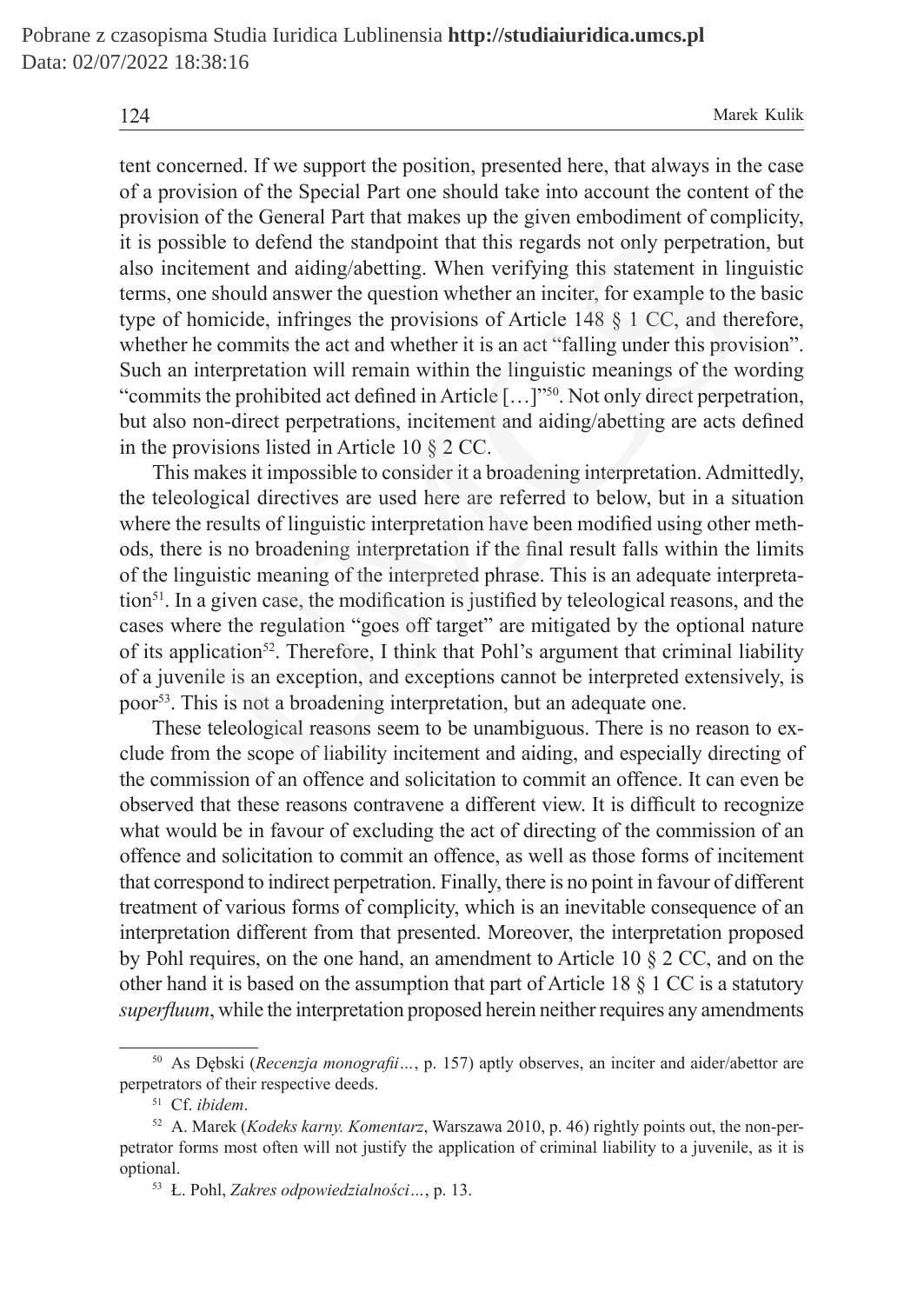to any provisions, nor does it consider any of them as devoid of the validation value. It seems that if there is a choice between situations in which a provision can be sensibly interpreted without having to postulate its amendment, one should choose the first variant of interpretation, and it should also be assumed that no provision can be deemed redundant<sup>54</sup>. Having said that, one should support the above interpretation.

## REFERENCES

- Choduń A., Zieliński M., *Aspekty językowych granic wykładni*, [in:] *Stanowienie i stosowanie prawa podatkowego. Księga jubileuszowa Profesora Ryszarda Mastalskiego*, red. W. Miemiec, Wrocław 2009.
- Dębski R., *Jeszcze o tzw. sprawstwie niewykonawczym (kierowniczym i polecającym) w kodeksie karnym z 1997 r.*, [in:] *Przestępstwo – kara – polityka kryminalna. Problemy tworzenia i funkcjonowania prawa. Księga jubileuszowa z okazji 70. urodzin Profesora Tomasza Kaczmarka*, red. J. Giezek, Kraków 2006. nnt of interpretation, and it should also be assumed that no provision<br>
redundant<sup>54</sup>. Having said that, one should support the above interpre<br>
redundant<sup>54</sup>. Having said that, one should support the above interpre<br>
REFERE
- Dębski R., *O teoretycznych podstawach regulacji współdziałania przestępnego w kodeksie karnym z 1997 r*., "Studia Prawno-Ekonomiczne" 1998, t. 58.

Dębski R., *Recenzja monografii Łukasza Pohla, Struktura normy sankcjonowanej w prawie karnym.*  Zagadnienia ogólne, Wydawnictwo UAM, Poznań 2007, ss. 293, "Prokuratura i Prawo" 2010, nr 12.

Giezek J., *"Sprawstwo" polecające – między kierowaniem czynem zabronionym a nakłanianiem do jego popełnienia*, [in:] *Węzłowe problemy prawa karnego, kryminologii i polityki kryminalnej. Księga pamiątkowa ofiarowana Profesorowi Andrzejowi Markowi*, red. V. Konarska-Wrzosek, J. Lachowski, J. Wójcikiewicz, Warszawa 2010.

https://sjp.pwn.pl/szukaj/zabijać.html [access: 29.01.2018].

https://sjp.pwn.pl/szukaj/sam.html [access: 23.01.2018].

Judgement of the Supreme Court of 22 September 1999, III KKN 195/99, OSP 1999, No. 5, item 73 (with a positive commentary by A. Zoll).

- Kardas P., [in:] *Kodeks karny. Część ogólna. Komentarz do art. 1–52*, red. W. Wróbel, A. Zoll, Warszawa 2016.
- Kardas P., *Regulacja współdziałania przestępnego jako podstawa zwalczania przestępczości zorgani*zowanej, "Prokuratura i Prawo" 2002, nr 10.
- Kardas P., *Sprawstwo kierownicze i polecające wykonawcze czy niewykonawcze postaci sprawstwa?*, "Przegląd Sądowy" 2006, nr 5.
- Kardas P., *Teoretyczne podstawy odpowiedzialności karnej za przestępne współdziałanie*, Kraków 2001.
- Kubicki L., Buchała K., *Sprawstwo pośrednie w polskiej nauce prawa karnego i orzecznictwie sądowym*, "Studia Prawnicze" 1988, nr 1–2.
- Kulik M., *Czy nieletni może odpowiadać karnie za niesprawcze formy współdziałania przestępnego oraz formy stadialne poprzedzające dokonanie?*, "Studia Prawnicze" 2016, nr 4.
- Kulik M., *Czy reguła in dubio pro reo jest dyrektywą wykładni*, [in:] *Verba volant, scripta manent. Proces karny, prawo karne skarbowe i prawo wykroczeń po zmianach z lat 2013–2015. Księga pamiątkowa poświęcona Profesor Monice Zbrojewskiej*, red. T. Grzegorczyk, R. Olszewski, Warszawa 2017.

<sup>54</sup> See e.g. judgement of the Supreme Court of 22 September 1999, III KKN 195/99, OSP 1999, No. 5, item 73 (with a positive commentary by A. Zoll).